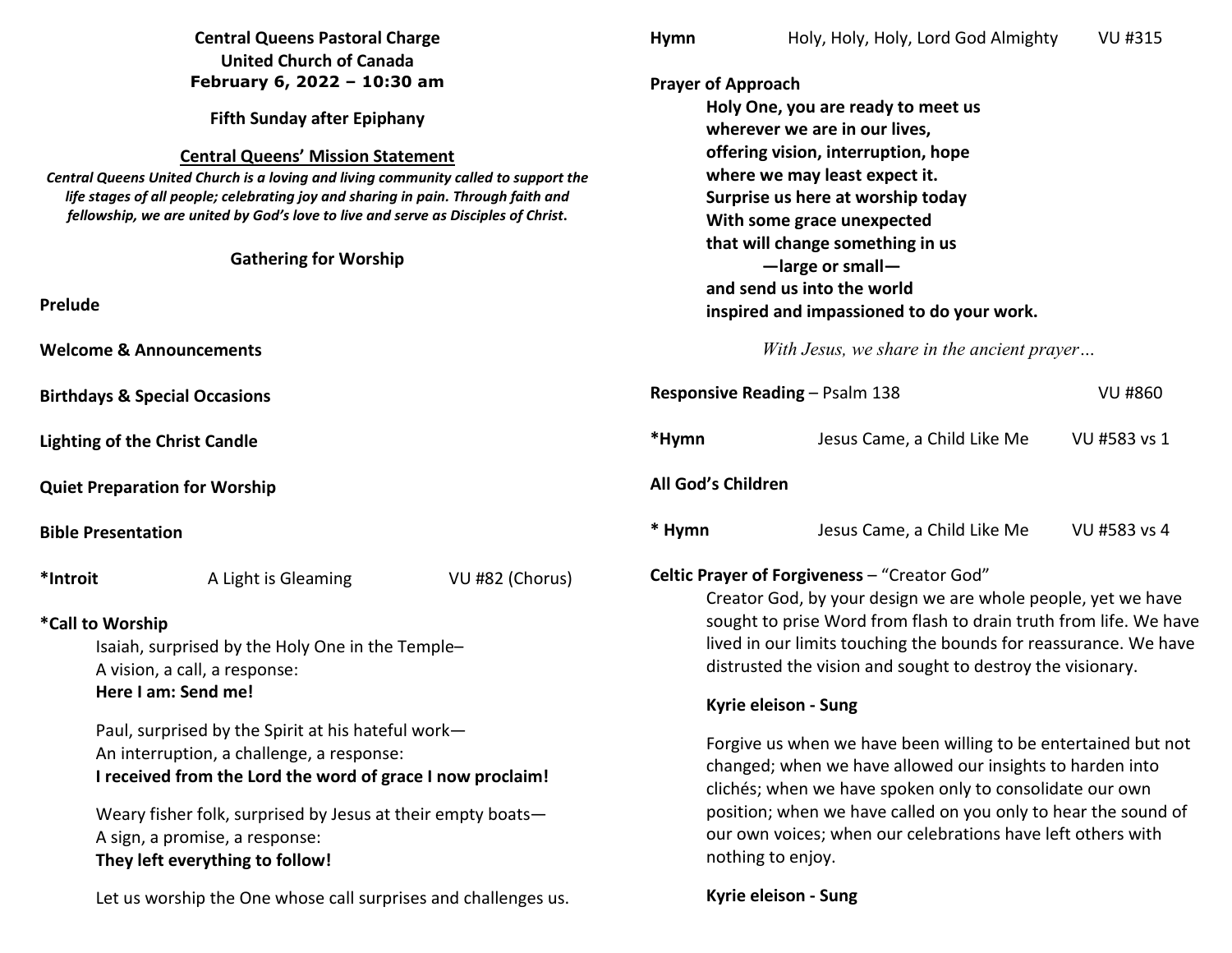Searching and creative Spirit of God, who makes community from the raw materials of our lives, teach us the humility to learn from those who know a true rejoicing through Jesus Christ, who simply revealed your glory. **Amen**  *The Pattern of Our Days - Worship in the Celtic Tradition from the Iona Community.* Edited by Kathy Galloway

**Presentation of Our Gifts**

**Offertory Invitation** 

**Offertory**

**\*Presentation of Offering** What Can I Do MV #191

**\*Offertory Prayer** 

**God, you call us to participate in your vision of justice for our world,** l**et these offerings become our response:** 

 **all your people fed,**

 **all your people safe,**

 **all your people housed,**

 **all your people educated. Amen.**

**Listening for the Word** 

**Sacred Scripture** 

 **Isaiah 6:1-13 Luke 5:1-11** 

**Anthem** 

**Sermon** 

**Reflective Music Selection** 

|                                | <b>Sung Response:</b>            | <b>Prayers of Thanksgiving and Intercession</b><br>Jesus, we are here;<br>Jesus, we are here;<br>Jesus, we are here;<br>we are here for you. |         |  |  |
|--------------------------------|----------------------------------|----------------------------------------------------------------------------------------------------------------------------------------------|---------|--|--|
|                                |                                  | <b>Responding to the Word</b>                                                                                                                |         |  |  |
| *Hymn                          |                                  | Called By Earth and Sky                                                                                                                      | MV #135 |  |  |
| *Benediction                   |                                  |                                                                                                                                              |         |  |  |
|                                | Go now to live out your calling. |                                                                                                                                              |         |  |  |
|                                |                                  | God will be with us, opening our eyes to the need around us.                                                                                 |         |  |  |
|                                |                                  | Go, to welcome all with open arms.                                                                                                           |         |  |  |
|                                |                                  | Christ would have us include all those who are rejected by the                                                                               |         |  |  |
| world.                         |                                  |                                                                                                                                              |         |  |  |
|                                |                                  | God, with open hearts to listen to all you will meet.                                                                                        |         |  |  |
|                                |                                  | The Spirit will work through us so all feel accepted. Amen.                                                                                  |         |  |  |
|                                |                                  | *Choral Benediction Behold, Behold, I Make All Things New                                                                                    | MV #115 |  |  |
| <b>Postlude</b>                |                                  |                                                                                                                                              |         |  |  |
| * Please stand as you are able |                                  |                                                                                                                                              |         |  |  |
| <b>Ministers</b>               | All of us                        |                                                                                                                                              |         |  |  |
| Clergy                         |                                  | <b>Rev Greg Davis</b>                                                                                                                        |         |  |  |
| <b>Office Hours</b>            |                                  | Tuesday, Wednesday & Thursday                                                                                                                |         |  |  |
|                                |                                  | $9 am - 12 pm$                                                                                                                               |         |  |  |
| Office Phone                   |                                  | 902-964-2291                                                                                                                                 |         |  |  |
| Email                          |                                  | minister@cquc.ca                                                                                                                             |         |  |  |
|                                |                                  | $U:$ ala Marailla                                                                                                                            |         |  |  |

**Ministry of Music**Phone 902-786-9222

 **Kirk Neville**Website https://cquc.ca/index.htm Email nevillejk@hotmail.com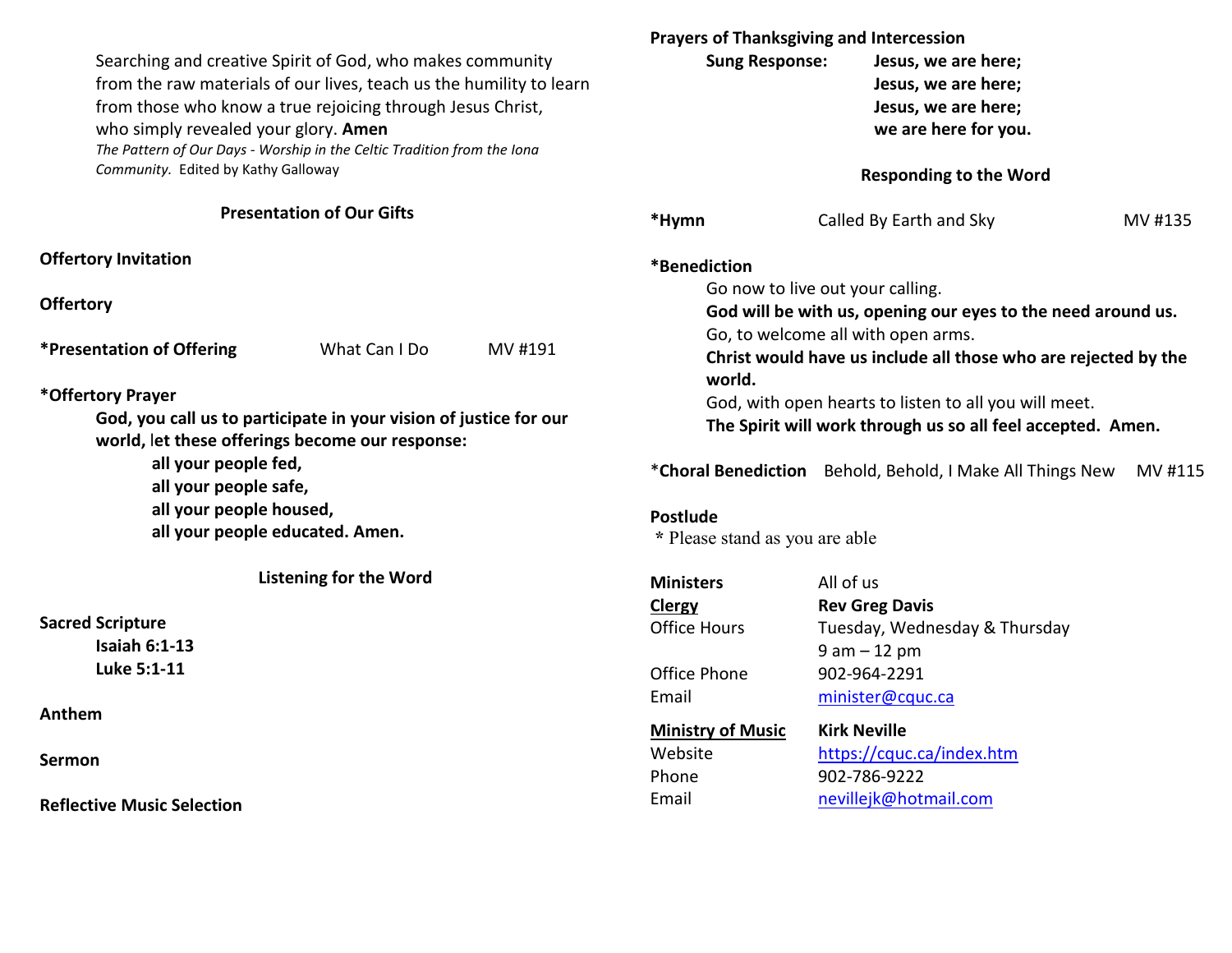## **Church Office**

| Wednesday & Thursday |  |  |
|----------------------|--|--|
| $9$ am $-12$ pm      |  |  |
| 902-964-2221         |  |  |
| office@cquc.ca       |  |  |
|                      |  |  |

**A Warm Welcome to All** – We are delighted you've joined us. May God's word today strengthen your faith, inspire curiosity and learning, and motivate your service of others. All are welcome.

## **Life and Work of Our Church**

**Greg's Office Hours:** Tuesday, Wednesday and Thursday from 9 am – 12pm. If anyone is in the hospital or would like a visit from Greg, please call him at 902-964-2291. If you wish to meet with Greg outside the scheduled hours, please call 902-964-2291 or email minister@cquc.ca for an appointment.

**In-Church Services:** We are back to in-church services! Registration and masks **are still required**. To register, please call 902-964-2221 or email office@cquc.ca. If you are registering **after Thursday morning**, please text or call Velda at 902-940-7674. Thank you.

**E-Transfers** – Central Queens United Church is set up to accept E-Transfers. If you wish to give your offerings through E-Transfer, please send via email to veldabertram@gmail.com.

**FundScrip** – Janet will be placing an order today. The next order date will be Sunday, February 20<sup>th</sup>. You can reach Janet Howes by email (jhowes1969@gmail.com) or by phone or text (902-393-1527). E-transfers accepted. The February promotion is Swiss Chalet / Montana's 7%. Also, Home Hardware has increased to 3.5% going forward.

**Annual Meeting** – Our annual meeting will be held next Sunday, February 13<sup>th</sup>, immediately after church. Copies of the Annual Report are available on the table at the back of the sanctuary.

**Sunday Worship Cancellations** – In the event of inclement weather, an announcement will be made by radio on Ocean 100 by 9 am. It will also be posted on our website and Facebook page.

**Weekly Bulletins** can be sponsored by you in celebration or remembrance of a loved one. There is a signup sheet on the table at the back of the sanctuary. Cost is \$20.00.

**Bookworms United** has been postponed until Wednesday, February 23<sup>rd</sup>, at 10:30 am in the church parlour. Please stay tuned as to whether we will be able to meet in person. For more information, please contact Liz Spangler at spangler@upei.ca.

**Bulletin Deadline** – Deadline for items to be placed in the bulletin is **Wednesday** evening. Bulletin items can be emailed to office@cquc.ca.

**Senior Survey Re: Healthy Aging** – The research lab of Dr. Jessica Strong, Dr. Olive Bryanton, and Dr Bill Montelpar at UPEI are inviting individuals aged 65 years and older to complete their survey. This survey is to understand the supports that seniors need to maintain and improve their health and social well-being as well to understand the continued interdependency that happens withing families and communities. This survey takes approximately 30-60 minutes to complete and can be done on-line or by phone. The information collected will help provincial government to develop policies, services and programs to foster healthy aging. For more information, please contact the lab at strongresearchlab@gmail.com or (902) 566-0941. Online survey link: https://survey.upei.ca/index.php/487114/lang-enFor over the phone completion: Please email strongresearchlab@gmail.com with your name and phone number.